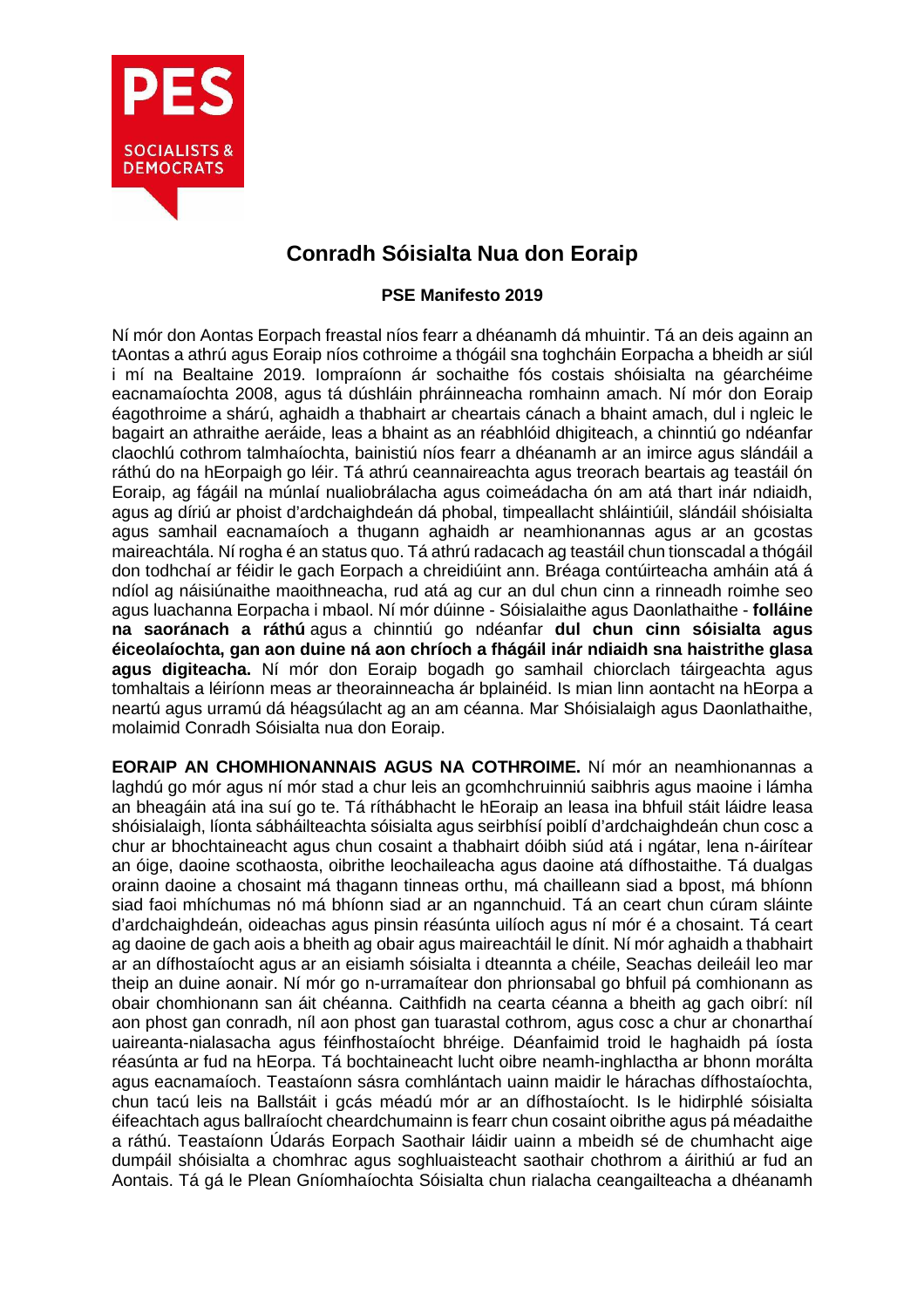

de Cholún Eorpach na gCeart Sóisialta san Aontas, lena neartófar córais leasa, lena nurramófar samhlacha mhargaidh an tsaothair agus lena bhfeabhsófar caighdeáin mhaireachtála.

**EORAIP NA DLÚTHPHÁIRTÍOCHTA DON MHÓRCHUID, NÍ DON BHEAGÁN.** Ní ghéillfimid d'fhórsaí margaidh neamhrialaithe agus cuirfimid deireadh le beartais déine ar deireadh thiar. Ní mór don Eoraip deis eacnamaíoch a chruthú do gach duine, agus a chinntiú go bhfuil rathúnas inbhuanaithe agus comhroinnte go cothrom i measc na nEorpach go léir. Ní mór Plean Infheistíochta fadtéarmach a bheith againn chun ár gcuid tionscal agus oibrithe a ullmhú ionas go mbainfidh siad leas as an aistriú glas, an réabhlóid dhigiteach agus fás na faisnéise saorga. Caithfidh straitéis tionsclaíochta na hEorpa infheistíocht a dhíriú isteach i dtaighde agus nuálaíocht, tacú le hoiliúint agus foghlaim ar feadh an tsaoil, agus a chinntiú go gcruthófar agus go gcosnófar poist san Aontas Eorpach. Ní mór athchóiriú substaintiúil a dhéanamh ar an limistéar euro agus a bhuiséad féin a bheith aige chomh maith. Ní mór athbhreithniú a dhéanamh ar rialacha buiséadacha na hEorpa chun a chinntiú go gcothaíonn siad fás agus fostaíocht inbhuanaithe. Ní mór tosaíocht a thabhairt do chearta sóisialta do shaoránaigh seachas saoirsí eacnamaíocha do chorparáidí móra. Teastaíonn ceartas cánach uainn agus leanfaimid ar aghaidh ag comhrac i gcoinne imghabháil cánach, seachaint cánach agus pleanáil ionsaitheach chánach. Déanfaimid cur chuige comhchoiteann Eorpach a chur chun cinn ag cinntiú go mbeidh leibhéal cuí cánach éifeachtaí ann agus go gcuirfear stop leis an mbrú anuas ar iomaíochas cánach corparáidí. Caithfidh gach saoránach agus gach cuideachta cur go cothrom leis an tsochaí trí urramú dá n-oibleagáidí cánach. Ní mór cáin a ghearradh ar na brabúis nuair a ghintear iad. Déanfaimid rialacha na n-earnálacha airgeadais agus baincéireachta a neartú mar níor chóir go m-iompródh saoránaigh costais na mbotún atá déanta ag na bainc nó níor chóir go bhfeicfidís a gcuid taiscí i mbaol. Tá buiséad níos láidre ag teastáil ón Eoraip chun comhtháthú agus dlúthpháirtíocht a áirithiú idir saoránaigh, réigiúin agus tíortha, ag cur feabhais ar chaighdeáin mhaireachtála ar fud na hEorpa agus ag laghdú neamhionannais.

**EORAIP INBHUANAITHE A CHOSNAÍONN ÁR bPLÁINÉAD. Caithfidh an Eoraip a bheith ina cheannródaí sa chomhrac ar mhaithe leis an gcomhshaol, ag tabhairt aghaidhe ar an athrú aeráide, go háirithe mar go bhfuil cuid dár gcomhpháirtithe idirnáisiúnta ag titim chun cúil. Caithfidh an Eoraip an bhithéagsúlacht ar ár mór-roinn agus ar fud an domhain a chosaint agus deireadh a chur leis an truailliú. Cuimsítear inár bhfís cosaint dár bplainéad agus leas ár saoránach uile; ní mór aer glan, uisce glan, fuinneamh glan agus bia d'ardchaighdeán a bheith inrochtana do gach duine. Ní mór don Aontas Eorpach Comhshocrú Forbartha Inbhuanaithe a ghlacadh le spriocanna sóisialta agus éiceolaíochta lena chinntiú nach sáraíonn leasanna eacnamaíocha an comhshaol. Cabhróidh Ciste um Aistriú Cóir chun Clár Oibre 2030 don Fhorbairt Inbhuanaithe agus Spriocanna na Náisiún Aontaithe a chur i bhfeidhm ar bhealach atá cothrom ón taobh sóisialta de. Ardóidh muid uaillmhian aeráide an**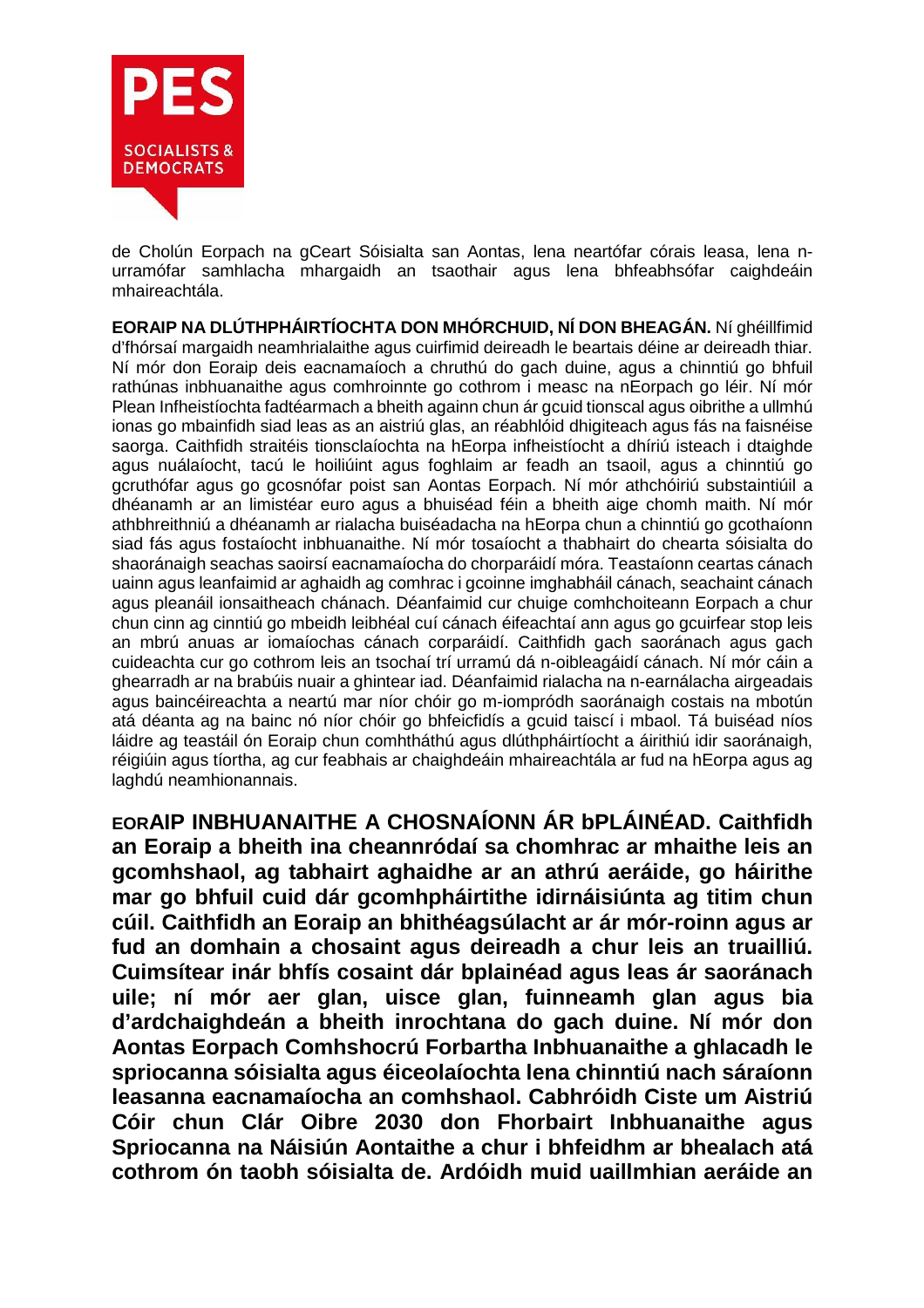

**Aontais Eorpaigh i gcomhréir le Comhaontú Pháras agus an eolaíocht is déanaí maidir le hathrú aeráide. Éilíonn cosaint na timpeallachta go ndéanfar athnuachan ar an tionscal Eorpach chun go mbeidh muid mar cheannródaí i bhfuinneamh inathnuaite agus go mbeidh muid neodrach ó thaobh díobháil aeráide de faoin mbliain 2050, ar a dhéanaí. Ba cheart cáin a ghearradh ar astaíochtaí CO**<sup>2</sup> **ar fud an Aontais ar bhealach cothrom ón taobh sóisialta de, sa chaoi go n-íocann údar an truaillithe as agus go dtacaítear le hinfheistíocht i bhfuinneamh glan inacmhainne. Trí fheabhas a chur ar an tsoghluaisteacht agus ar chaighdeán an aeir agus ar thithíocht inacmhainne agus éifeachtúil ó thaobh fuinnimh a sholáthar, is féidir linn feabhas a chur ar chaighdeán saoil na saoránach. Chuige sin, déanfaimid Plean do Thithíocht Incheannaithe agus Plean d'Iompar Poiblí Glan san Eoraip a chur chun cinn. Déanfaimid comhrac i gcoinne bhochtaineacht fuinnimh agus bochtaineacht a bhaineann le huisce, agus déanfaimid cinnte de go mbeidh bia inrochtana, sláintiúil agus d'ardchaighdeán ar fáil, táirgí sábháilte agus cuirfimid deireadh le nochtadh díobhálach do cheimiceáin thocsaineacha. Ba cheart go gcabhródh athchóiriú ar bheartas talmhaíochta an Aontais le héilimh nua shochaíocha a chomhlíonadh, lena n-áirítear modhanna táirgthe inbhuanaithe, cothú níos fearr, dramhaíl bia laghdaithe, leas ainmhithe níos fearr, cosaint aeráide agus caomhnú bithéagsúlachta.**

**EORAIP SHAOR AGUS DHAONLATHACH.** Is luach bunaidh de chuid an Aontais é an daonlathas. Ní mór é a urramú san Eoraip agus é a chur chun cinn thar lear. Geallaimid go ndéanfaimid ár ndaonlathas a chosaint agus a fheabhsú, rannpháirtíocht saoránach a chumhachtú ón leibhéal áitiúil go dtí an leibhéal Eorpach. Ní mór rannpháirtíocht shibhialta, cuntasacht phoiblí, agus próisis chinnteoireachta atá cothrom agus trédhearcach a fheabhsú ar gach leibhéal. Teastaíonn sochaithe uainn atá oscailte agus bríomhar, áit a bhfuil cearta comhionanna ag daoine aonair agus inar féidir leo maireachtáil saor ón idirdhealú, claontacht agus gnéasachas, agus ina léirítear meas iomlán dá bpríobháideachas agus dá sábháilteacht. Saibhríonn an éagsúlacht chultúrtha an Eoraip agus a muintir. Tá an éagsúlacht ina cuid d'fhéiniúlacht agus de neart na hEorpa; ní mór cearta na mionlach uile a chosaint. Molaimid go mbeidh Lá na hEorpa ar an 9 Bealtaine ina lá saoire poiblí i ngach Ballstát chun síocháin agus aontacht san Eoraip a cheiliúradh. Troidfimid ina gcoinne siúd a shealbhaíonn fuath, éadulaingt agus idirdhealú in éadan daoine eile. Cosnóimid an smacht reachta agus cearta an duine i ngach Ballstát agus cinnteoimid go bhfuil na huirlisí riachtanacha ar fad ag an Aontas chun é sin a dhéanamh. Teastaíonn bearta láidre uainn chun cosc a chur ar aon mhíúsáid atá á baint as cistí an Aontais nó as cistí poiblí, cibé acu a tharlaíonn sé sin le haghaidh brabúis phríobháidigh nó chun cumhacht polaitiúil a threisiú. Cinnteoimid nach gcuirfear brú míchuí ar eagraíochtaí a chosnaíonn saoránaigh maidir lena gcistiú agus a gceart chun oibriú.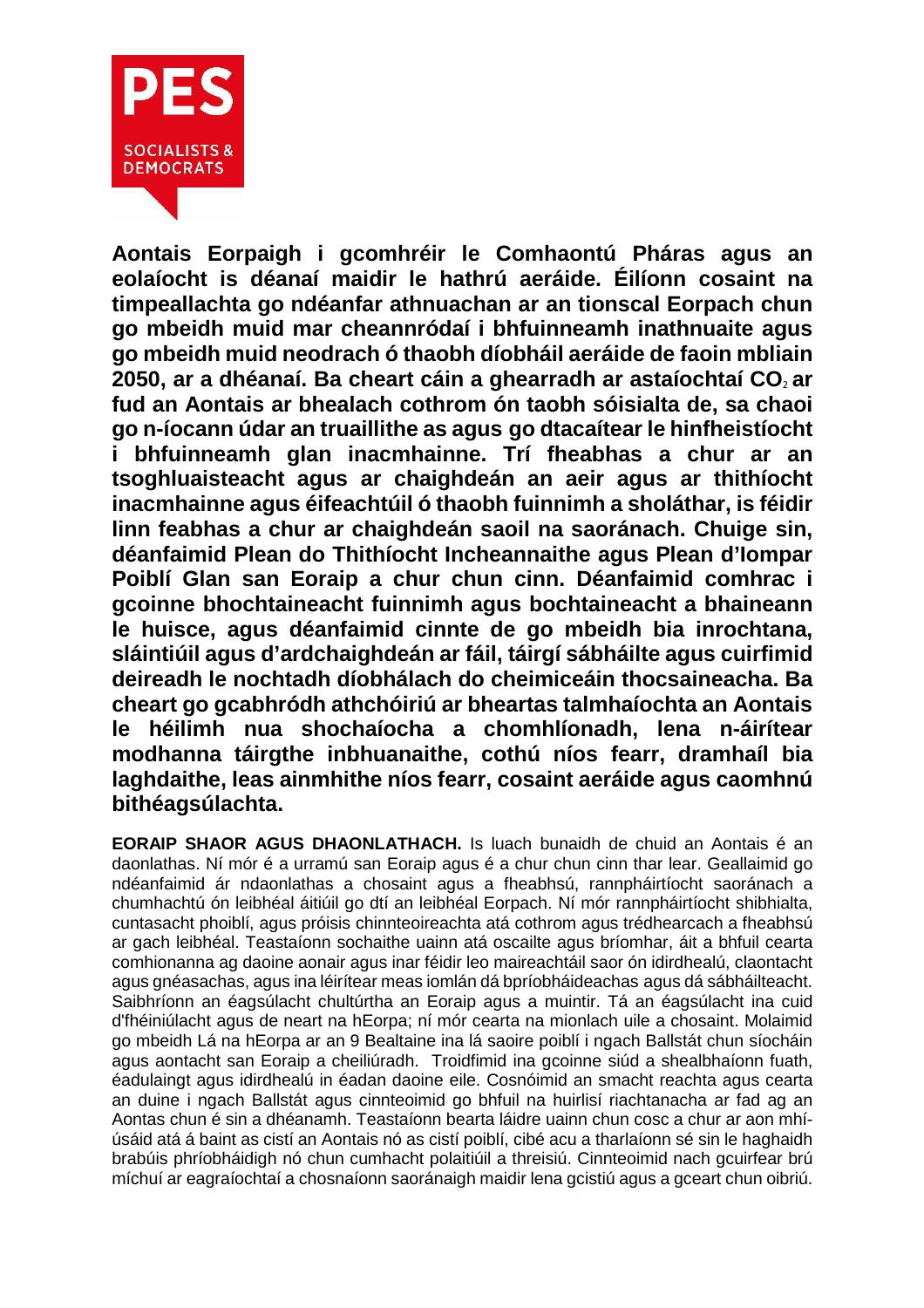

Seasaimid ina gcoinne siúd a chuir ár ndaonlathas faoi bhrú trí 'bhréagnuacht' a scaipeadh, trí dhíospóireacht phoiblí a chúbláil, nó trí chur isteach ar mhalartú daonlathach d'aon turas. Ní mór tacaíocht a thabhairt do mheáin chumarsáide agus do shochaí shibhialta atá saor agus neamhspleách agus cead a bheith acu a ról a imirt sa daonlathas, agus ní mór sceithirí a chosaint. Trí chomhar póilíneachta agus breithiúnach a neartú treiseofar an comhrac in aghaidh na coireachta eagraithe trasteorann agus in aghaidh na sceimhlitheoireachta.

**EORAIP FHEIMINEACH INA BHFUIL CEARTA COMHIONANNA DO CHÁCH.** Níl aon chineál idirdhealaithe inghlactha inár sochaithe Eorpacha nua-aimseartha. Teastaíonn Straitéis Chomhionannais Inscne an Aontais uainn atá ceangailteach, trína leanfaimid orainn de bheith chun tosaigh sa chomhrac d'fhonn deireadh a chur leis na bearnaí pá agus pinsin, gnéaschiapadh agus foréigean inscne, agus a chinntiú go mbeidh rochtain ag gach duine ar a c(h)earta gnéis agus atáirgthe iomlána. Tá sé de cheart ag gach duine cinneadh a dhéanamh maidir lena c(h)orp féin. Creidimid i sochaí ina mbeidh an chothromaíocht oibresaoil céanna ag mná agus fir agus ina bhfuil rannpháirtíocht pholaitiúil chomhionann; tá an ceart ag gach bean chun gairme, díreach mar atá sé de cheart ag gach fear a leanaí a thógáil agus aire a thabhairt dá theaghlach. Beidh muid gan staonadh inár gcomhrac chun deireadh a chur le gach cineál idirdhealaithe. Ba cheart go mbainfeadh an Eoraip constaicí dlíthiúla agus sochaíocha de dhaoine LGBTI chun maireachtáil go saor, go cothrom agus le meas.

**EORAIP FHORÁSACH LE PLEAN DON ÓIGE.** Tabharfaidh ár sochaithe aghaidh ar an todhchaí le níos mó dóchais nuair a bheidh deiseanna níos fearr ann dár n-óige agus nuair nach mbeidh eagla ar ár ndaoine scothaosta a thuilleadh faoin éiginnteacht níos moille anonn ina saol. Ní mór cumhacht a bheith ag na hEorpaigh óga agus ní mór na scileanna a thabhairt dóibh chun a dtodhchaí a mhúnlú agus le go mbeidh siad ina saoránaigh ghníomhacha. Ní mór forbairt na nglúnta atá le teacht tógáil ar phrionsabal na dlúthpháirtíochta idirghlúine. Níl sé inghlactha go bhfuil nach mór leanbh amháín as gach ceathar leanaí i mbaol bochtaineachta. Caithfidh rochtain a bheith ag gach leanbh ar chúram sláinte, cúram leanaí, oideachas, tithíocht agus cothú d'ardchaighdeán. Cuirfimid Ráthaíocht Eorpach do Leanaí i bhfeidhm chun a chinntiú go dtiocfaidh sé sin i gcrích. Chun ár gcuspóirí a bhaint amach d'fhostaíocht iomlán don aos óg agus chun an eisiamh sóisialta a laghdú, leathnóimid an Ráthaíocht Óige freisin – a chabhraíonn cheana féin le milliúin d'ógánaigh Eorpacha chun post maith a fháil, chun socrúchán oibre nó oideachas d'ardchaighdeán a fháil. Is ceart é an t-oideachas a chaithfear a bheith inrochtana do chách. Leanfaimid orainn ag tacú le Erasmus+ agus á threisiú agus ag cinntiú go bhféadfaidh sé a bheith chun leasa daoine ó gach cúlra sóisialta. Ar deireadh, ba mhaith linn Seiceanna Eorpacha Cultúir chun tacú le rochtain daoine óga ar chultúr.

**EORAIP LÁIDIR AGUS AONTAITHE A CHUIREANN DOMHAN NÍOS FEARR CHUN CINN.**  I ndomhan atá ag éirí níos éagobhsaí, ní mór don Eoraip a bheith ina eiseamláir daonlathais, síochána agus cobhsaíochta, chomh maith le bheith ina thagarmharc don cheartas sóisialta, idirphlé, iltaobhachas, cearta an duine, obair chuibhiúil, smacht reachta, forbairt inbhuanaithe agus comhionannas inscne. Ní mór dúinn a bheith aontaithe i bhfianaise chomhpháirtithe nach bhfuil intuartha agus atá leithliseach, agus cineál éagsúil domhandaithe a chur chun cinn. Ag an am céanna, ba cheart don Aontas a bheith go diongbháilte ag lorg athchóirithe ar na Náisiúin Aontaithe. Déanfaimid cinnte go gcuimseoidh an tAontas Eorpach caighdeáin shóisialta agus comhshaoil atá ceangailteach, cearta an duine, cosaint tomhaltóirí agus cearta oibrithe i ngach comhaontú trádála sa todhchaí. Ba cheart go ndéanfaí formhaoirseacht dhaonlathach ar na comhaontuithe sin, agus go n-áiritheofar rannpháirtíocht chuí na sochaí